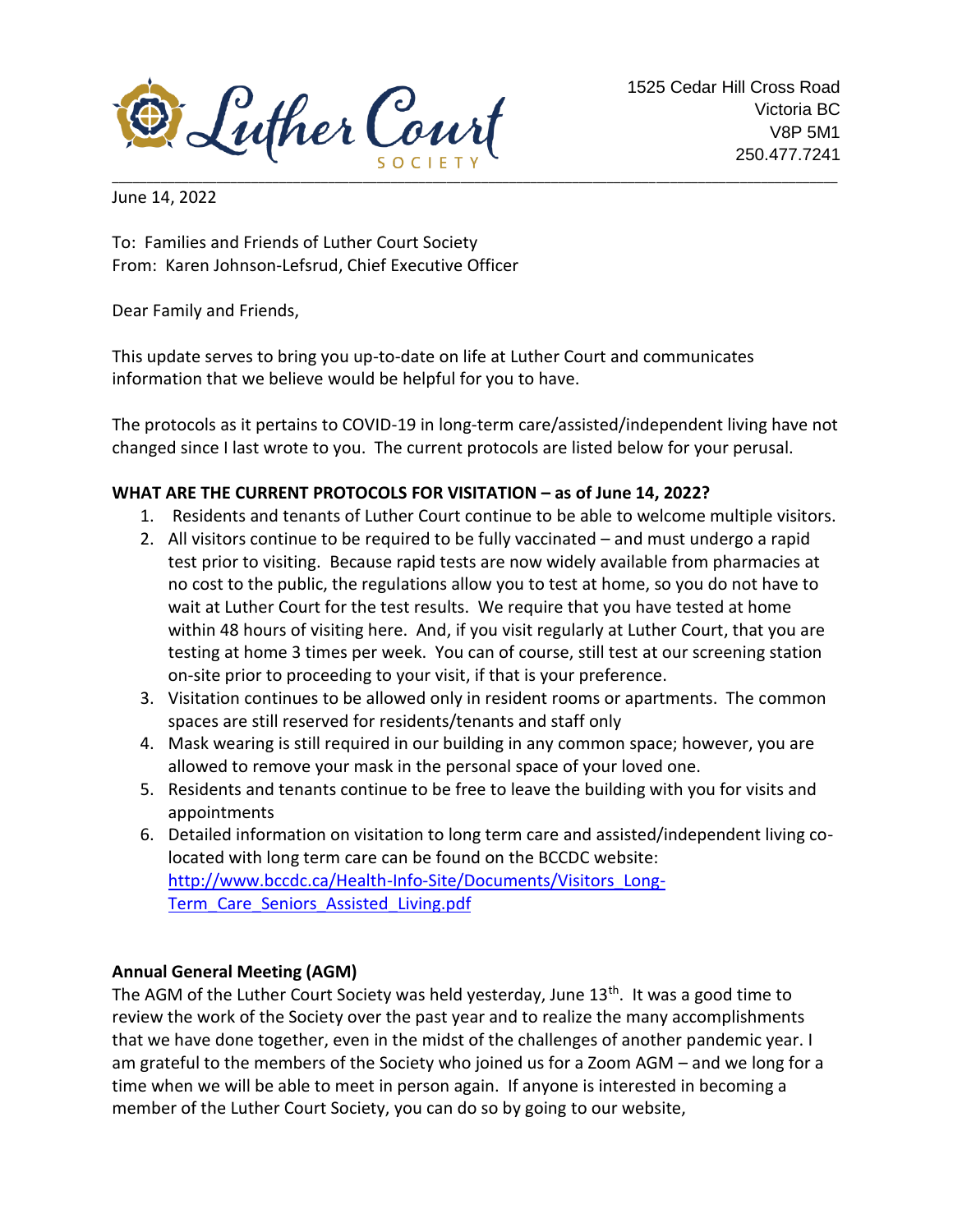[www.luthercourt.org.](http://www.luthercourt.org/) An annual membership is \$20 or a lifetime membership for \$200. Having the involvement of the community in our organization is one of its strengths. We encourage you to consider that option.

### **Community Health Centre**

The Community Health Centre has had a "soft start" and we have begun to attach patients. The attachment is slower than anticipated because we are not yet able to occupy our beautiful new space that has been created to house the Health Centre. We are still awaiting the arrival of a piece of equipment - an air-handling unit that is delayed in current supply chain shortages and is essential to have in place in order to receive the required occupancy permit. For those who have reached out to us to inquire about how you register to be a patient of the health centre, there is now a process in place to accommodate this. We are taking patients from the Health Connect Registry on the Health link BC website. Please enroll in the Health Connect Registry on the Health link BC website to add your name to the waitlist for a provider. To be eligible, you must be without a medical practitioner or have received word that your physician or nurse practitioner is closing their practice. Persons who are already attached to a family physician or nurse practitioner are not eligible for this service.

Please watch our website [\(www.luthercourt.org\)](http://www.luthercourt.org/) for the latest information about this exciting new development at Luther Court.

## **Supportive Conversation with Pastor Ed**

As ever, our chaplain, Ed Chell, is available to talk with you. He is a good listener and is happy to help as he can. Attached is a reflective piece that Pastor Ed has written. I commend it to you. Ed can be reached by emailing [echell@luthercourt.org](mailto:echell@luthercourt.org) or by calling 250-477-7241 ext. 23.

# **Care to Chat**

Thank you to all who joined us for a virtual Care to Chat session, which occurred on May  $9^{th}$ . It is always heartening to have this opportunity for engagement and dialogue. We are stronger together! We will plan a subsequent Care to Chat event in August. Watch our website and this newsletter for more information as to date and time.

# **Congratulations to Pastor Lyle McKenzie, Lutheran Church of the Cross.**

Pastor Lyle McKenzie who serves as pastor of Lutheran Church of the Cross - across the parking lot from us - is being honoured today with an Honorary Doctor of Laws from the University of Victoria. This well-deserved recognition marks years of work in building strong collaboration and engagement in multi-faith endeavours at the university, his instrumental work in the development of the Shelbourne Community Kitchen (also now located just across the parking lot from Luther Court!) his partnership with Luther Court in our proposal to build intergenerational affordable housing and many other accomplishments. Congratulations Lyle. We are so proud of you – and grateful for your partnership in the areas where our life on this corner of Cedar Hill & Cedar Hill Cross Rd. intersect.

# **Air-cooling at Luther Court**